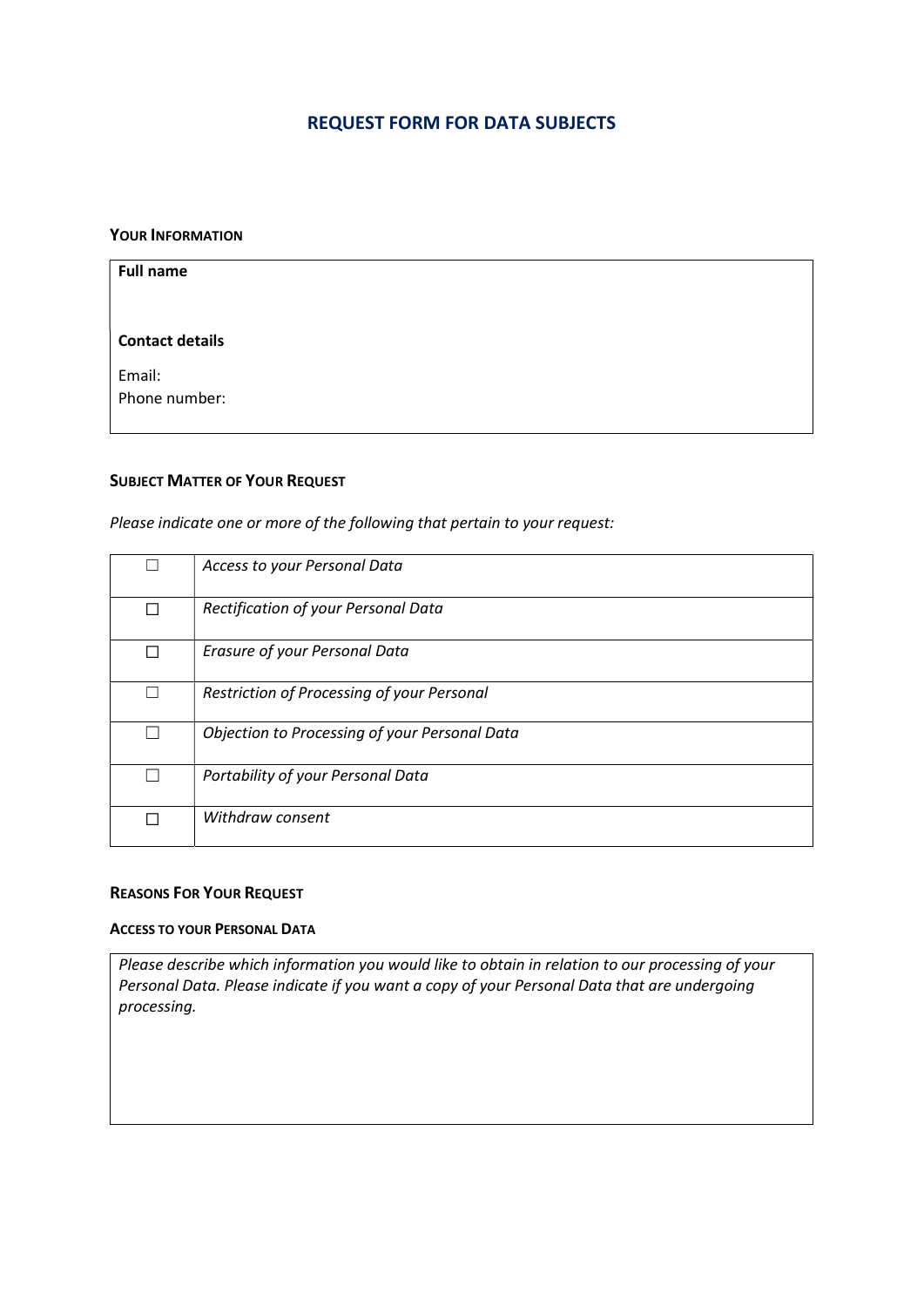#### RECTIFICATION OF YOUR PERSONAL DATA

Please indicate any personal data concerning you that are inaccurate or incomplete, and provide us with the necessary information to rectify or complete your data

#### ERASURE OF YOUR PERSONAL DATA

Please indicate the reasons for your request to have your personal data erased.

#### RESTRICTION OF PROCESSING

Please indicate the reasons for your request to have the processing of your personal data restricted.

### OBJECTION TO PROCESSING

Please indicate the reasons relating to your particular situation for objecting to our processing of your personal data.